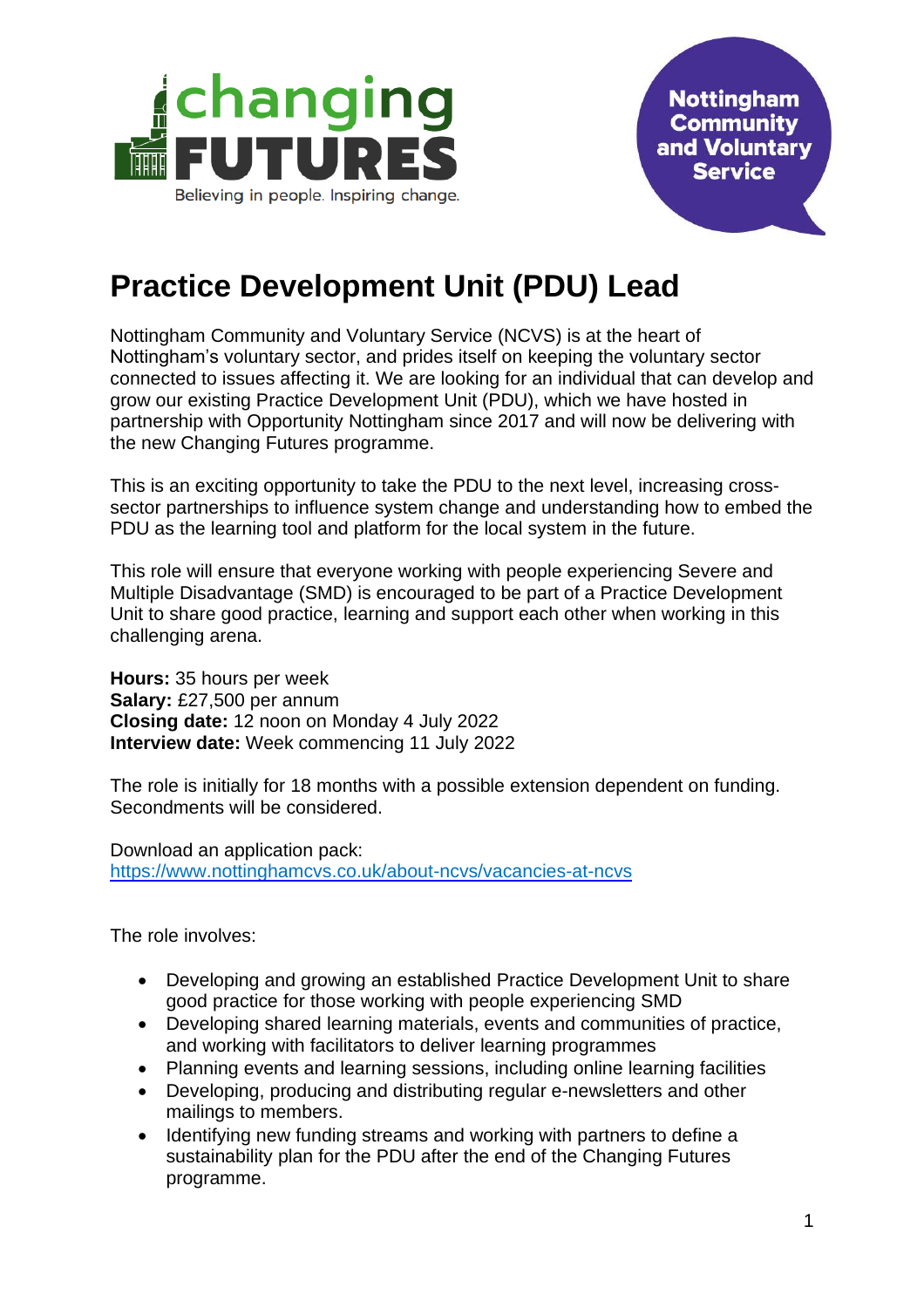Our ideal candidate will have experience of working with people experiencing SMD and have excellent research, communication and influencing skills. We require an individual who can develop effective relationships with a wide range of agencies working across a variety of disciplines in the strategic public, private and voluntary sectors.

A detailed job description and person specification is provided in the application pack.

People with lived experience of SMD are central to the Changing Futures programme and the PDU. It is therefore important that your values reflect what people with lived experience of SMD want to see from those working in the programme:

*You need to be non-judgemental and understand the power and importance of kindness and showing respect in order to receive it. You need to be able to put yourself in the shoes of the people that the Changing Futures programme will be supporting and be committed to seeing the person and not the label.*

*You also need to be committed to challenging inequality, understanding that inequality and experience of discrimination can have a big impact on a person's life and on how they engage with services and the support available. You need to be willing to listen in order to really hear and understand people's experiences, their views and ideas. You also need to have a real desire and willingness to learn and grow, with a commitment to your own personal development.*

*Overall, we are looking for someone that is clearly passionate about improving the lives of people that face severe and multiple disadvantage and who can use that passion to bring about change.*

## **About Changing Futures**

Changing Futures is a specialist programme running until April 2024, providing intensive direct support to people experiencing Severe Multiple Disadvantage (SMD), while supporting the coordination of statutory and non-statutory services including housing, probation, mental health, primary care and substance misuse to work around the needs of people experiencing SMD.

The ambition of the Changing Futures Programme in Nottingham is to build upon the work of Opportunity Nottingham, accelerating system change in Nottingham City, evidencing how resources held across partners can be maximised to achieve better outcomes for people experiencing SMD, as well as reducing pressures on frontline staff and services. The programme is funded by the Department of Levelling Up, Housing and Communities and the National Lottery Community Fund. The lead Partner of the main Changing Futures service in Nottingham is Framework Housing Association.